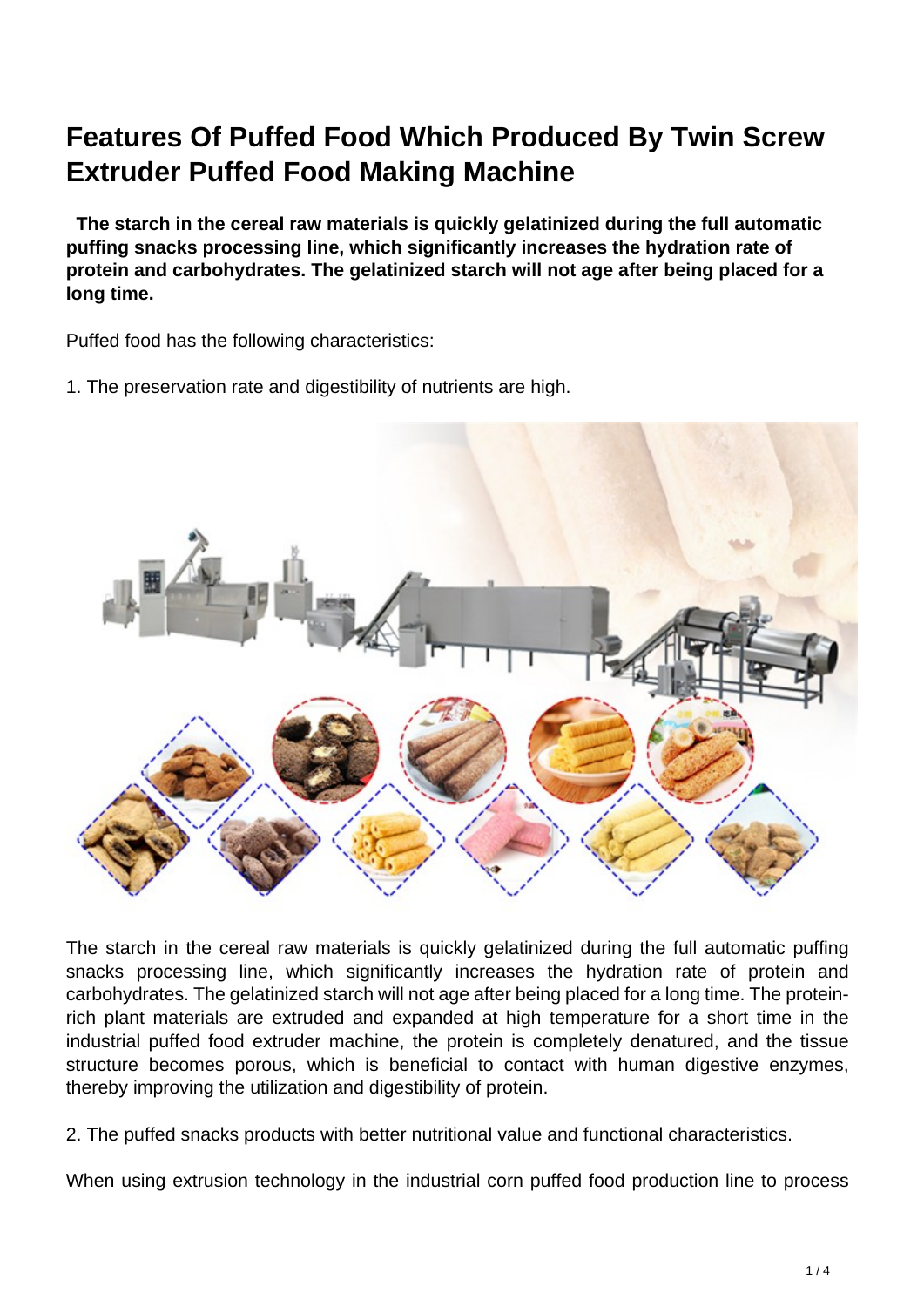foods with grains as raw materials, additives such as amino acids, proteins, vitamins, minerals, food colorings and flavors can be evenly distributed in the extrudate and irreversibly combined with the extrudate, which can achieve the purpose of strengthening food. Since the extrusion is performed at high temperature instantaneously, the loss of nutrients is small.



3. Improve food quality and easy storage.

The use of commercial corn puffing food making machine can make the originally rough structure become bulky and soft, increasing the color, fragrance and taste of food. Therefore, the puffing technology is conducive to the fine production of coarse grains, improves the quality of the food, and makes the food have a unique flavor of light weight, crispness and strong fragrance.

In addition, the high temperature and high pressure treatment of puffed food can kill microorganisms and inactivate enzyme activity. At the same time, the moisture content of the puffed food is reduced to less than 10%, which limits the growth and reproduction of microorganisms, which is conducive to improving food Storage stability.

4. It is convenient to eat, and there are many varieties.

Adding different auxiliary materials to raw materials such as grains, beans, potatoes or vegetables, and then extruding them to produce a wide variety of nutritious puffed foods.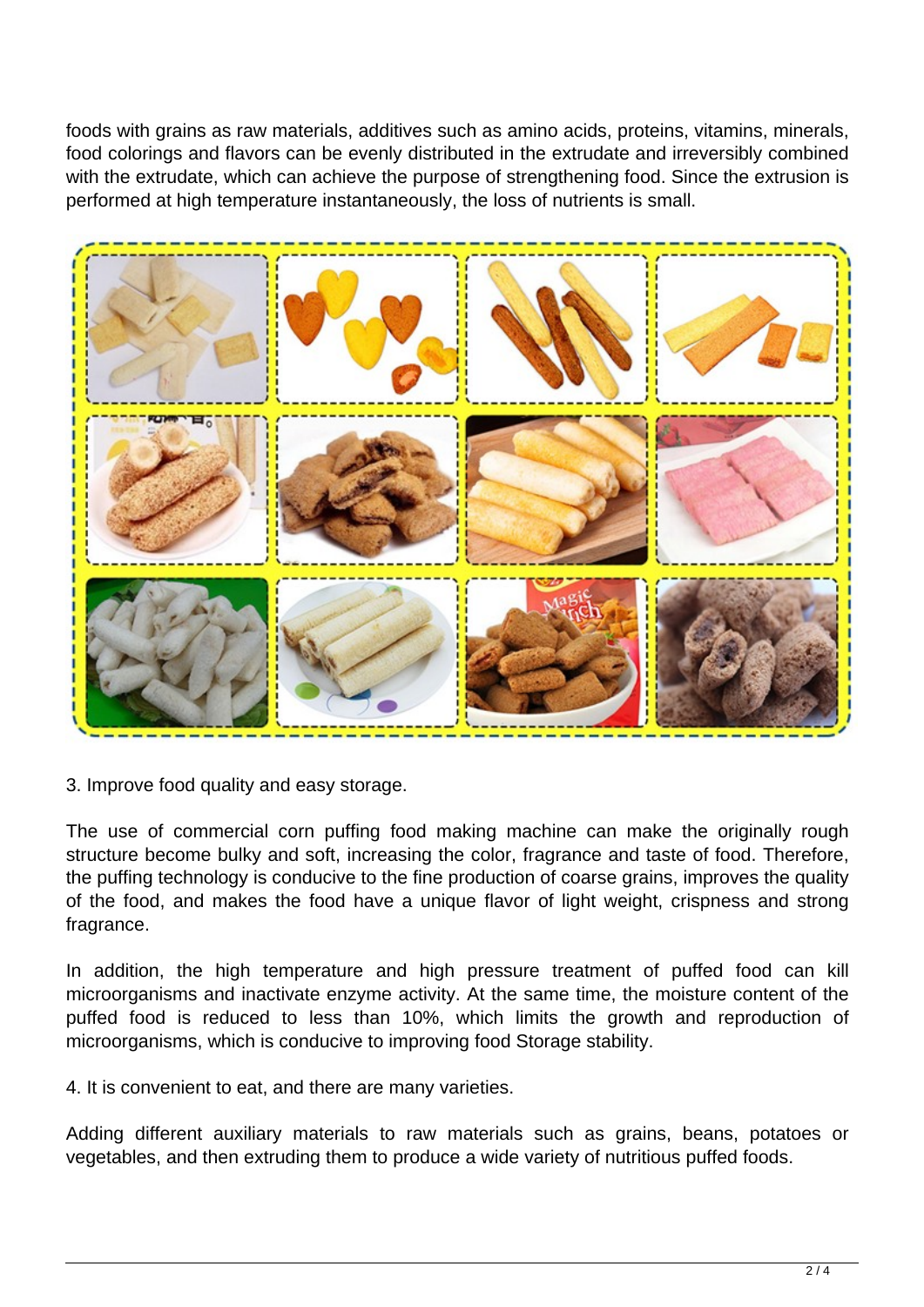

5. Simple puffed food production equipment, small floor space, low energy consumption and high production efficiency.

The equipment used for processing puffed food is simple, and the structure is unique. It can be combined or replaced easily and quickly to become a multi-purpose system. The equipment for processing unit weight products requires a small area. It can also save the consumption of electricity, steam, and water required to produce a unit weight of cooking products. The labor productivity is high and the processing cost is low.